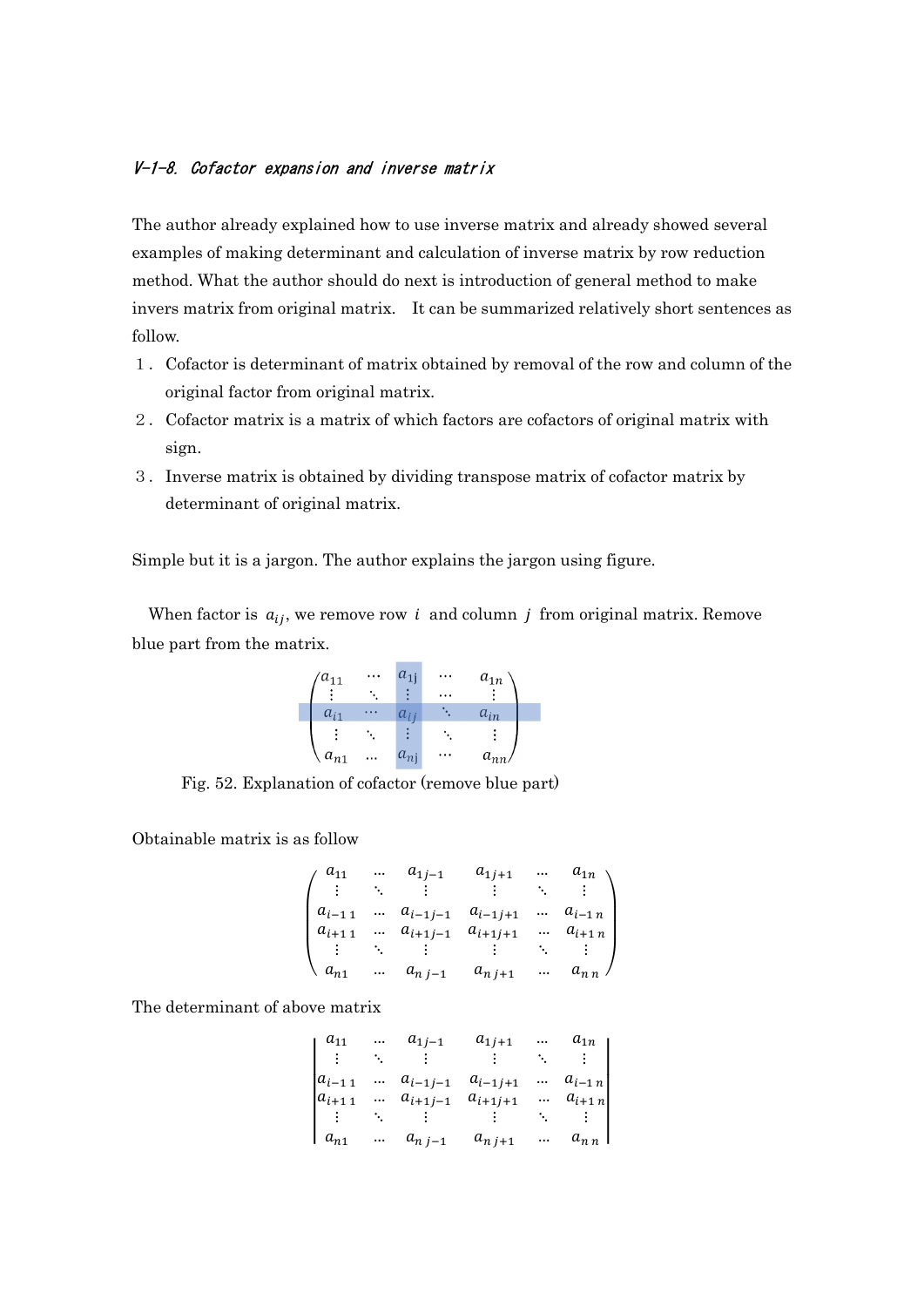2. We should add sign to the determinant. When subscript of original factor  $(i + j)$  is even number the sign is +, and when the subscript is odd number, the sign is −. This is cofactor of  $a_{ij}$ . Here, the author introduces a unique notation rule which is applicable only in this text book for simplification and distinguishability. We express the cofactor matrix of  $a_{ij}$  as  $A^{ij}$  and cofactor as  $a^{ij}$  using red color and superscript.

$$
A^{ij} = (-1)^{i+j} \begin{pmatrix} a_{11} & \dots & a_{1j-1} & a_{1j+1} & \dots & a_{1n} \\ \vdots & \ddots & \vdots & \vdots & \ddots & \vdots \\ a_{i-11} & \dots & a_{i-1j-1} & a_{i-1j+1} & \dots & a_{i-1n} \\ a_{i+11} & \dots & a_{i+1j-1} & a_{i+1j+1} & \dots & a_{i+1n} \\ \vdots & \ddots & \vdots & \vdots & \ddots & \vdots \\ a_{n1} & \dots & a_{nj-1} & a_{nj+1} & \dots & a_{nn} \end{pmatrix}
$$

$$
a^{ij} = (-1)^{i+j} \begin{vmatrix} a_{11} & \dots & a_{1j-1} & a_{1j+1} & \dots & a_{1n} \\ a_{i-11} & \dots & a_{i-1j-1} & a_{i-1j+1} & \dots & a_{i-1n} \\ a_{i+11} & \dots & a_{i+1j-1} & a_{i+1j+1} & \dots & a_{i+1n} \\ \vdots & \ddots & \vdots & \vdots & \ddots & \vdots \\ a_{n1} & \dots & a_{nj-1} & a_{nj+1} & \dots & a_{nn} \end{pmatrix}
$$

Then we make matrix of cofactor with sing.

Sing of each position becomes as follow.

$$
\begin{pmatrix} + & - & + & - \\ - & + & - & + \\ + & - & + & - \\ - & + & - & + \end{pmatrix}
$$

This is like design of chessboard, national flag of Croatia, "Ichimatsu moyou" (a pattern of Kimono: Ichimatsu is Kabuki player in Edo period)



Fig. 53. Example of "Ichimatsu moyou"

In the case original matrix is  $A = |$  $a \quad b \quad c$  $k \quad l \quad m$  $s$  t  $u$  / ), and matrix of cofactor  $(C_{ij})$  as **B**,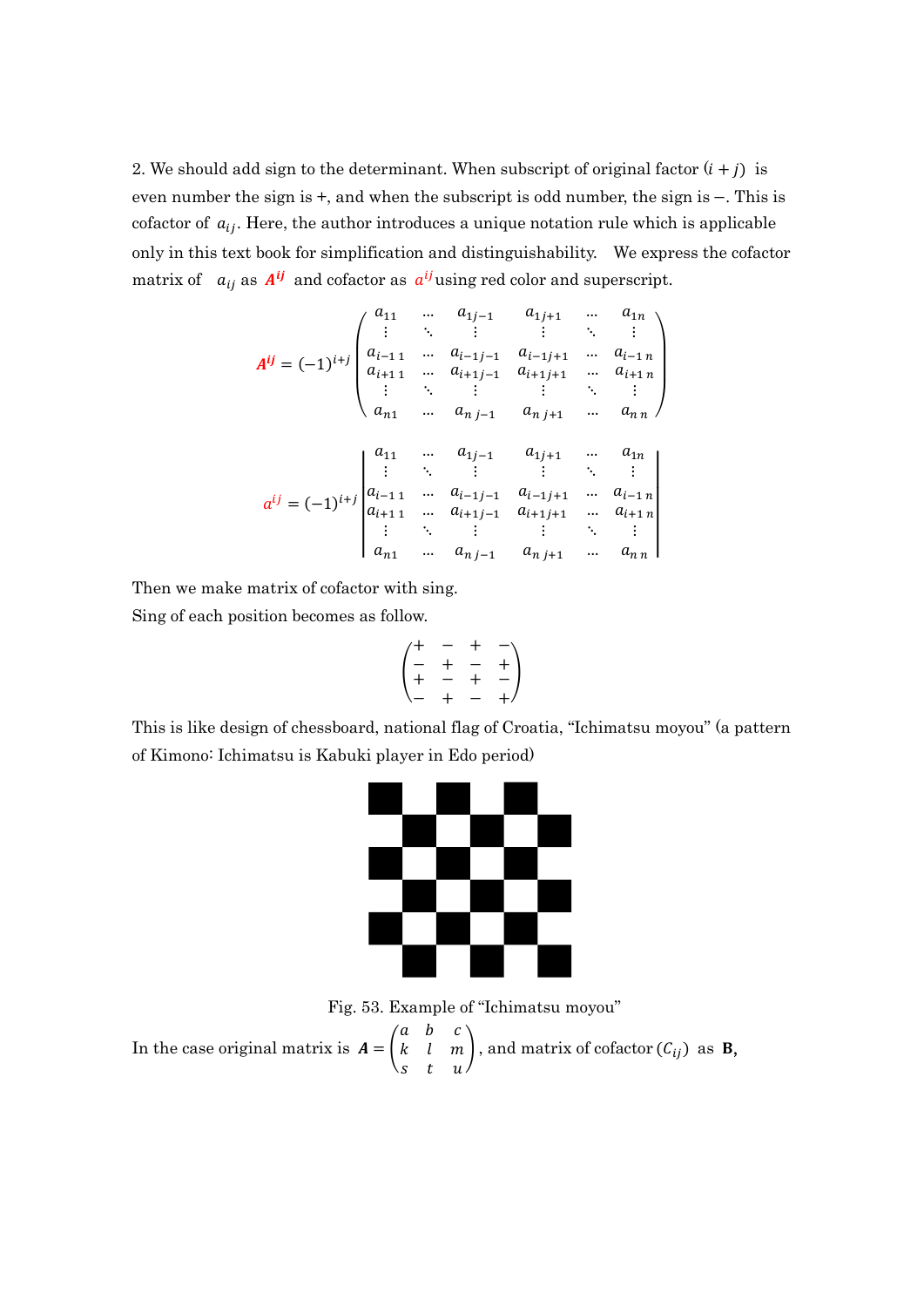$$
B = \begin{pmatrix} \begin{vmatrix} l & m \\ t & u \end{vmatrix} & -\begin{vmatrix} k & m \\ s & u \end{vmatrix} & \begin{vmatrix} k & l \\ s & t \end{vmatrix} \\ -\begin{vmatrix} b & c \\ t & u \end{vmatrix} & \begin{vmatrix} a & c \\ s & u \end{vmatrix} & -\begin{vmatrix} a & b \\ s & t \end{vmatrix} \\ \begin{vmatrix} b & c \\ l & m \end{vmatrix} & -\begin{vmatrix} a & c \\ k & m \end{vmatrix} & \begin{vmatrix} a & b \\ k & l \end{vmatrix} \end{pmatrix}
$$

Transpose matrix is matrix obtained by changing row and column of original matrix. There several notations of transpose matrix such as  $B^T$ ,  $B^t$  and  $B'$ . We use  $B^T$  in this text book.

$$
B^{T} = \begin{pmatrix} a^{11} & \cdots & a^{1j} & \cdots & a^{1n} \\ \vdots & & & \vdots & \vdots \\ a^{i1} & & a^{ij} & & a^{in} \\ \vdots & & & \vdots & \vdots \\ a^{n1} & \cdots & a^{nj} & \cdots & a^{nn} \end{pmatrix}^{T} = \begin{pmatrix} a^{11} & \cdots & a^{i1} & \cdots & a^{n1} \\ \vdots & & & \vdots & \vdots \\ a^{1j} & & a^{ij} & & a^{nj} \\ \vdots & & & \vdots & \vdots \\ a^{1n} & \cdots & a^{in} & \cdots & a^{nn} \end{pmatrix}
$$

This is cofactor matrix of matrix  $A$ , and it is expressed as  $\widetilde{A}$  in this text book.

$$
\widetilde{A} = \begin{pmatrix} a^{11} & \cdots & a^{1j} & \cdots & a^{1n} \\ \vdots & & & \vdots & \\ a^{i1} & & a^{ij} & & a^{in} \\ \vdots & & & \vdots & \\ a^{n1} & \cdots & a^{nj} & \cdots & a^{nn} \end{pmatrix}^T = \begin{pmatrix} a^{11} & \cdots & a^{i1} & \cdots & a^{n1} \\ \vdots & & & \vdots & \\ a^{1j} & & a^{ij} & & a^{nj} \\ \vdots & & & \vdots & \\ a^{1n} & \cdots & a^{in} & \cdots & a^{nn} \end{pmatrix}
$$

When

$$
A = \begin{pmatrix} a & b & c \\ k & l & m \\ s & t & u \end{pmatrix}
$$

then

$$
\widetilde{A} = \begin{pmatrix} \begin{vmatrix} l & m \\ t & u \end{vmatrix} & -\begin{vmatrix} b & c \\ t & u \end{vmatrix} & \begin{vmatrix} b & c \\ l & m \end{vmatrix} \\ -\begin{vmatrix} k & m \\ s & u \end{vmatrix} & \begin{vmatrix} a & c \\ s & u \end{vmatrix} & -\begin{vmatrix} a & c \\ k & m \end{vmatrix} \\ \begin{vmatrix} k & l \\ s & t \end{vmatrix} & -\begin{vmatrix} a & b \\ s & t \end{vmatrix} & \begin{vmatrix} a & b \\ k & l \end{vmatrix} \end{pmatrix}
$$

Formula 52

3. Divide cofactor matrix  $(\widetilde{A})$  by determinant of original matrix  $(|A|)$ , inverse matrix is obtained.

$$
A^{-1}=\frac{\widetilde{A}}{|A|}
$$

Formula 53

As an example of  $3 \times 3$ ,

$$
A = \begin{pmatrix} a & b & c \\ k & l & m \\ s & t & u \end{pmatrix}
$$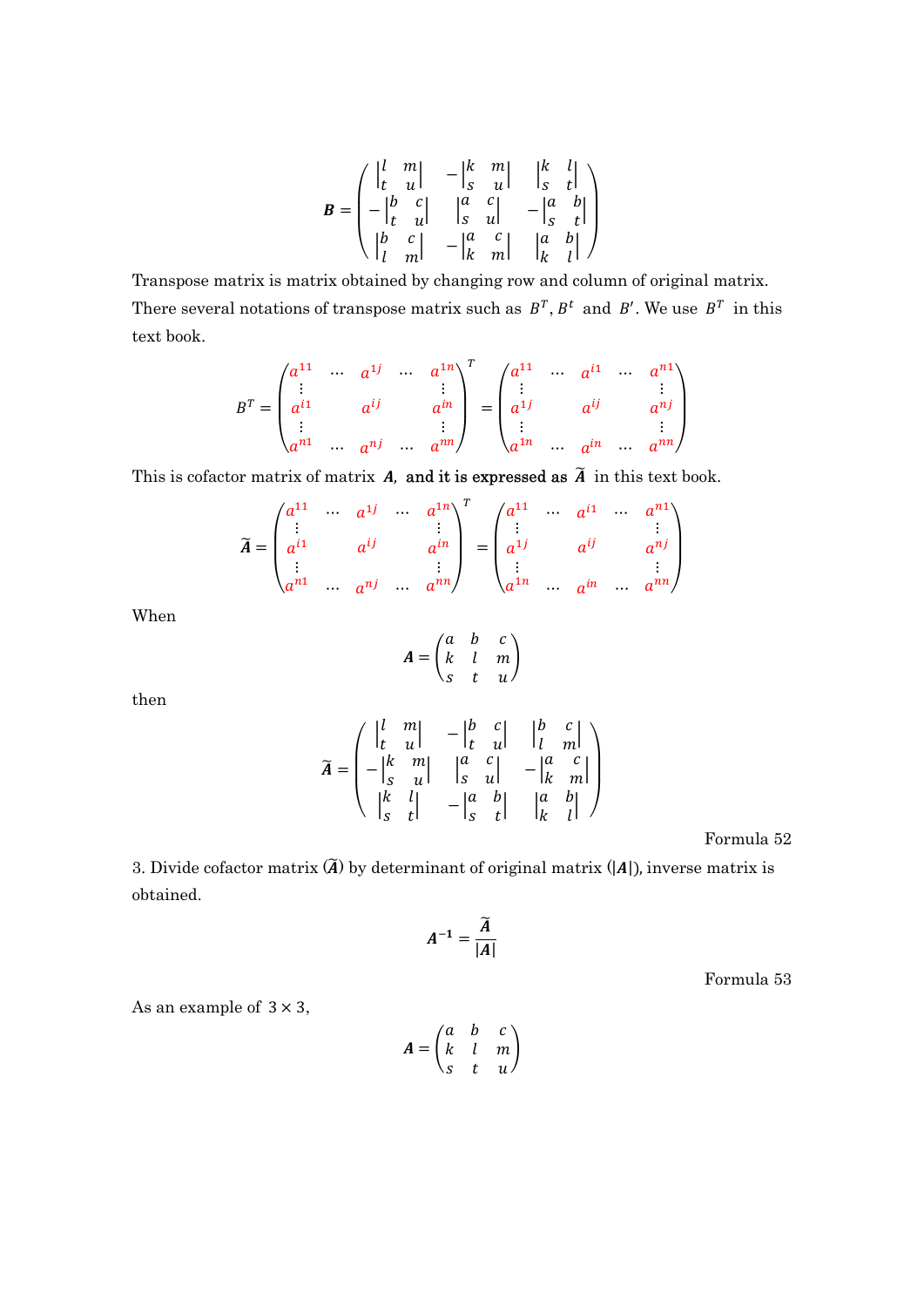$$
A^{-1} = \frac{1}{\begin{vmatrix} a & b & c \\ k & l & m \\ s & t & u \end{vmatrix}} \begin{pmatrix} \begin{vmatrix} l & m \\ t & u \end{vmatrix} & -\begin{vmatrix} b & c \\ t & u \end{vmatrix} & \begin{vmatrix} b & c \\ l & m \end{vmatrix} \\ \begin{vmatrix} k & m \\ s & u \end{vmatrix} & \begin{vmatrix} a & c \\ s & u \end{vmatrix} & -\begin{vmatrix} a & c \\ k & m \end{vmatrix} \\ \begin{vmatrix} k & l \\ s & t \end{vmatrix} & -\begin{vmatrix} a & b \\ s & t \end{vmatrix} & \begin{vmatrix} a & b \\ k & l \end{vmatrix} \end{pmatrix}
$$

Formula 54

Calculations of determinant and inverse matrix are troublesome works. The calculation by hand is nearly impossible. The author recommends use of computer soft wares such as Microsoft Excel. Honestly, the author seldom calculates determinant and inverse matrix by himself. However, concept of cofactor matrix is important for deeper understanding of linear algebra spaces.

Multiply  $A$  to both side of equation 53.

$$
A^{-1} = \frac{\widetilde{A}}{|A|}
$$

$$
AA^{-1} = A \frac{\widetilde{A}}{|A|}
$$

i,

Left side is unit matrix from the definition of inverse matrix.

$$
I = \frac{A\widetilde{A}}{|A|}
$$

$$
A\widetilde{A} = |A|I
$$

This transformation means that product of matrix and its cofactor matrix is product of determinant and unit matrix. From this, we discuss the relation of inverse matrix and cofactor matrix.

We already use concept of cofactor in V-1-5. Suruss's rule implicitly.



Fig. 51. Concept of Surruss's rule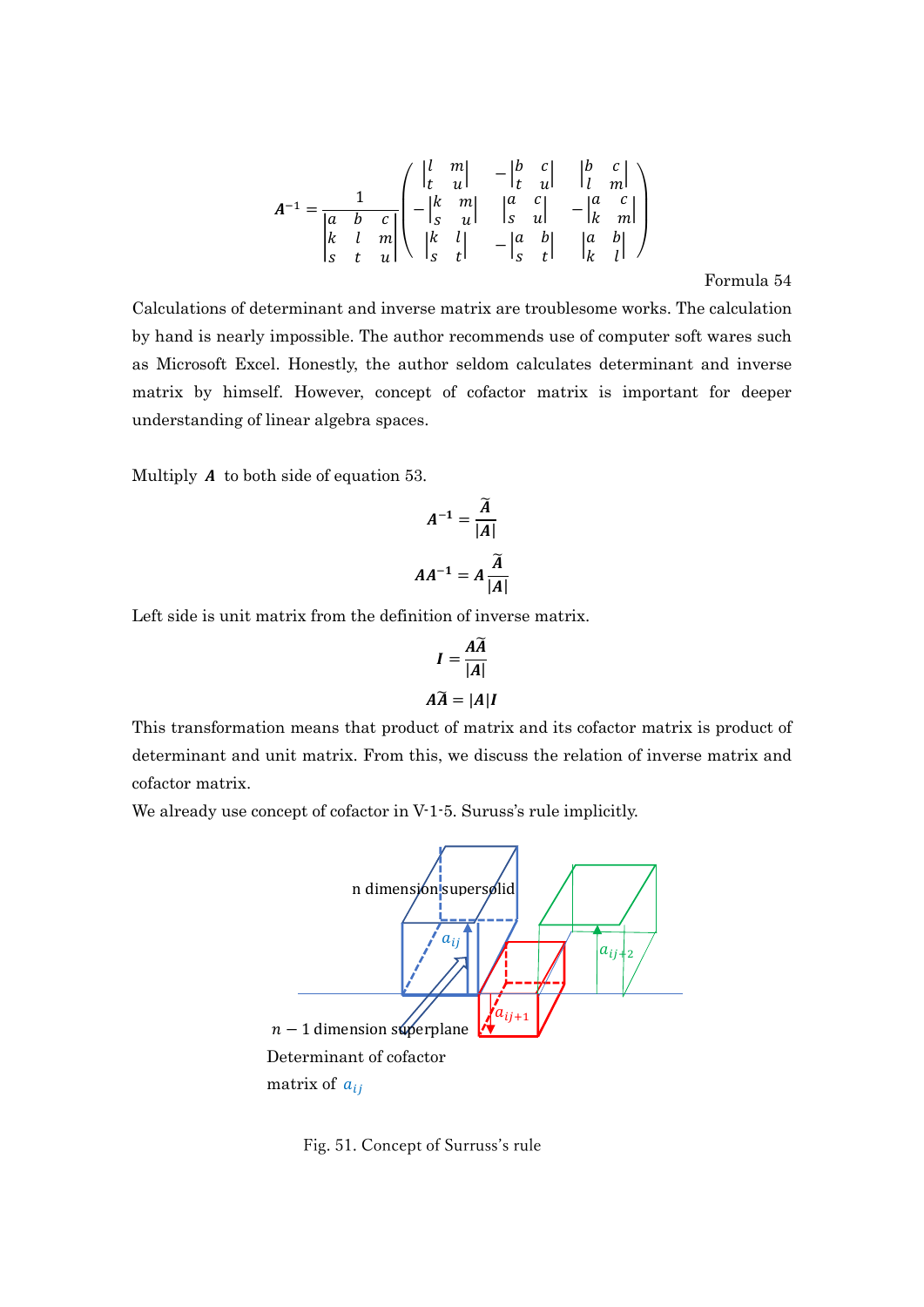Linear algebra is mathematics in multidimensional space. It is impossible illustrate multidimensional figure in plane. Thus, the author express 3-dimensional illustration in figure 51. We consider a plane and vectors orthogonal to the plane. We calculate volume of boxes in figure 51 by multiplying length of vectors to area of tetragon on the plane. We consider the magnitudes of the boxes are determinants. This is a kind of analogy. When we consider 3-dimensional space as  $n$ -dimensional space, flat plane is $(n - 1)$ -dimensional space and area on the plane is magnitude of the  $(n-1)$ -dimensional solid. Magnitude of  $n$ -dimensional solid is obtainable by multiplying length of the vector to the magnitude of  $(n - 1)$ -dimensional solid. As in the illustration of 2-dimensional solid in figure 50, the sing of the magnitude of the solid changes of dimension. A vector can be expressed by linear combination of orthogonal vectors. When we consider a factor in matrix as length of a vector, we calculate magnitude of  $n$ -dimensional solid by multiplying the factor to the determinant of matrix which obtained by removing the row and line on which the factor is exist, because the determinant is  $(n - 1)$ -dimensional magnitude.

The author will show the transformation of matrix depending on above idea. The first step of the transformation is the same as the transformation explained in V-1-5. "Suruss's rule.

$$
\begin{vmatrix}\na_{11} & a_{12} & \cdots & a_{1n} \\
a_{21} & a_{22} & \cdots & a_{2n} \\
\vdots & \vdots & \ddots & \vdots \\
a_{n1} & a_{n2} & \cdots & a_{nn}\n\end{vmatrix} = \begin{vmatrix}\na_{11} + 0 + \cdots + 0 & a_{12} & \cdots & a_{1n} \\
a_{21} + 0 + \cdots + 0 & a_{22} & \cdots & a_{2n} \\
\vdots & \vdots & \ddots & \vdots \\
a_{n1} + 0 + \cdots + 0 & a_{n2} & \cdots & a_{nn}\n\end{vmatrix}
$$

$$
= \begin{vmatrix}\na_{11} + 0 + \cdots + 0 & a_{12} & \cdots & a_{1n} \\
0 + a_{21} + \cdots + 0 & a_{22} & \cdots & a_{2n} \\
\vdots & \vdots & \ddots & \vdots \\
0 + \cdots + 0 + a_{n1} & a_{n2} & \cdots & a_{nn}\n\end{vmatrix}
$$

$$
= \begin{vmatrix}\na_{11} & a_{12} & \cdots & a_{1n} \\
0 & a_{22} & \cdots & a_{2n} \\
\vdots & \vdots & \ddots & \vdots \\
0 & a_{n2} & \cdots & a_{nn}\n\end{vmatrix} + \frac{1}{n} \begin{vmatrix}\n0 & a_{12} & \cdots & a_{1n} \\
a_{21} & a_{22} & \cdots & a_{2n} \\
\vdots & \vdots & \ddots & \vdots \\
0 & a_{n2} & \cdots & a_{nn}\n\end{vmatrix} + \cdots + \frac{1}{n} \begin{vmatrix}\n0 & a_{12} & \cdots & a_{1n} \\
0 & a_{22} & \cdots & a_{2n} \\
\vdots & \vdots & \ddots & \vdots \\
a_{n1} & a_{n2} & \cdots & a_{nn}\n\end{vmatrix}
$$

We swap the row depending the rule of matrix calculation. The sing of the determinant changes by each swapping.

$$
=\frac{(-1)^{0}}{n}\begin{vmatrix}na_{11} & a_{12} & \cdots & a_{1n} \\ 0 & a_{22} & \cdots & a_{2n} \\ \vdots & \vdots & \ddots & \vdots \\ 0 & a_{n2} & \cdots & a_{nn}\end{vmatrix}+\frac{(-1)^{1}}{n}\begin{vmatrix}na_{21} & a_{22} & \cdots & a_{2n} \\ 0 & a_{12} & \cdots & a_{1n} \\ \vdots & \vdots & \ddots & \vdots \\ 0 & a_{n2} & \cdots & a_{nn}\end{vmatrix}+\cdots+\frac{(-1)^{n-1}}{n}\begin{vmatrix}na_{n1} & a_{n2} & \cdots & a_{nn} \\ 0 & a_{22} & \cdots & a_{2n} \\ \vdots & \vdots & \ddots & \vdots \\ 0 & a_{n-12} & \cdots & a_{n-1n}\end{vmatrix}
$$

Row reduction method: Subtract product of first column and coefficient from other column.

$$
= \frac{(-1)^0}{n} \begin{vmatrix} na_{11} & 0 & \cdots & 0 \\ 0 & a_{22} & \cdots & a_{2n} \\ \vdots & \vdots & \ddots & \vdots \\ 0 & a_{n2} & \cdots & a_{nn} \end{vmatrix} + \frac{(-1)^1}{n} \begin{vmatrix} na_{21} & 0 & \cdots & 0 \\ 0 & a_{12} & \cdots & a_{1n} \\ \vdots & \vdots & \ddots & \vdots \\ 0 & a_{n2} & \cdots & a_{nn} \end{vmatrix} + \cdots + \frac{(-1)^{n-1}}{n} \begin{vmatrix} na_{n1} & 0 & \cdots & 0 \\ 0 & a_{22} & \cdots & a_{2n} \\ \vdots & \vdots & \ddots & \vdots \\ 0 & a_{n-12} & \cdots & a_{n-1n} \end{vmatrix}
$$

As explained in figure 51, the determinants of upper equation can be transformed as follow.

=

$$
=\frac{(-1)^{0}}{n}\begin{vmatrix}na_{11} & 0 & a_{21} \ a_{22} & \cdots & a_{2n} \ a_{n2} & \cdots & a_{nn} \end{vmatrix}+\frac{(-1)^{1}}{n}\begin{vmatrix}na_{21} & 0 & a_{1n} \ 0 & \vdots & \ddots & \vdots \ a_{n2} & \cdots & a_{nn} \end{vmatrix}+\cdots+\frac{(-1)^{n-1}}{n}\begin{vmatrix}na_{n1} & 0 & a_{n2} \ 0 & \vdots & \ddots & \vdots \ a_{n-12} & \cdots & a_{n-1n} \end{vmatrix}
$$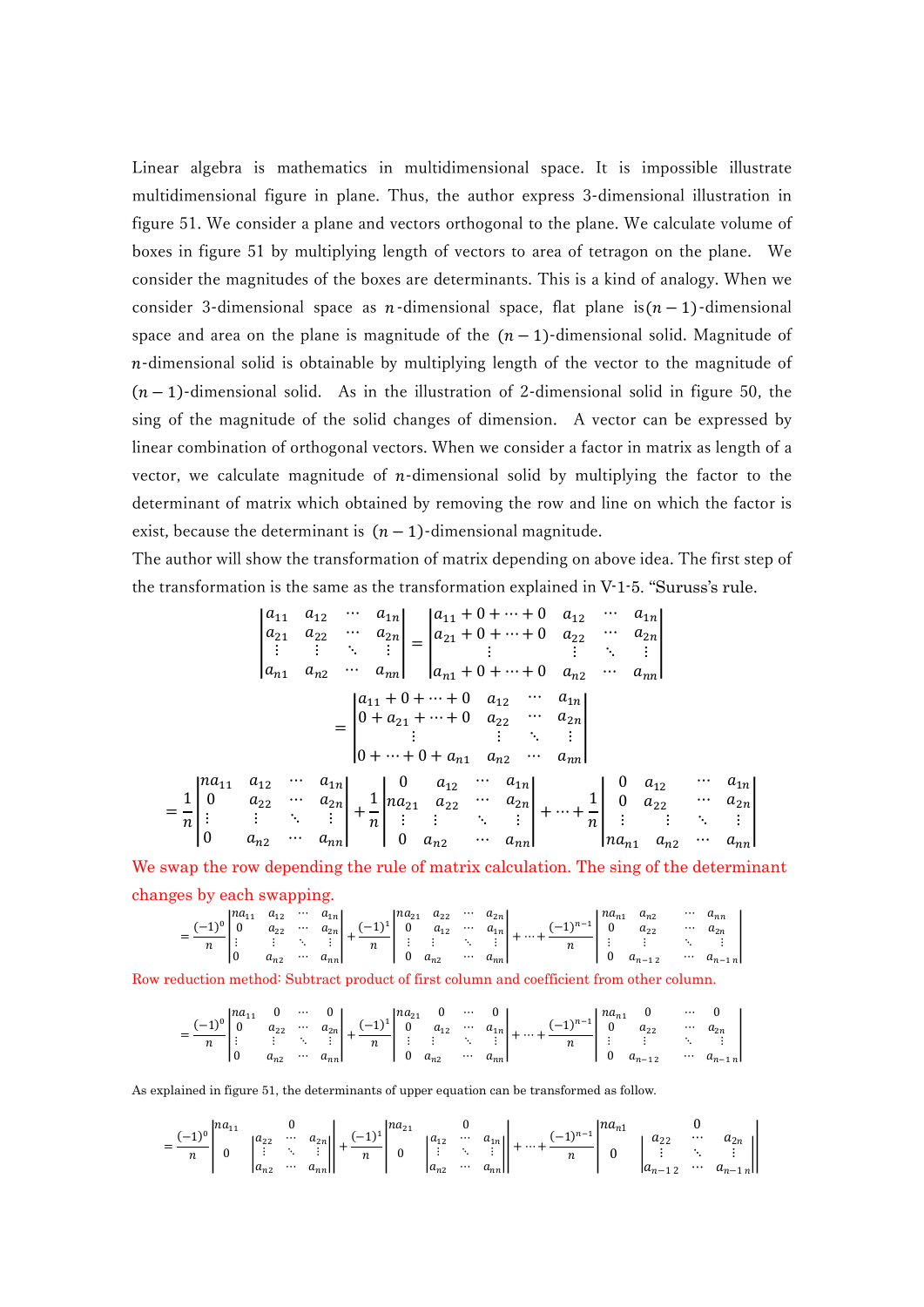$$
=(-1)^{0}a_{11}\begin{vmatrix} a_{22} & \cdots & a_{2n} \\ \vdots & \ddots & \vdots \\ a_{n2} & \cdots & a_{nn} \end{vmatrix} + (-1)^{1}a_{21}\begin{vmatrix} a_{12} & \cdots & a_{1n} \\ \vdots & \ddots & \vdots \\ a_{n2} & \cdots & a_{nn} \end{vmatrix} + \cdots + (-1)^{n-1}a_{n1}\begin{vmatrix} a_{22} & \cdots & a_{2n} \\ \vdots & \ddots & \vdots \\ a_{n-12} & \cdots & a_{n-1n} \end{vmatrix}
$$

$$
=(-1)^{0}a_{11}a^{11} + (-1)^{1}a_{21}a^{21} + \cdots + (-1)^{n-1}a_{n1}a^{n1}
$$

We do same procedure in the other column

$$
\begin{vmatrix} a_{11} & a_{12} & \cdots & a_{1n} \\ a_{21} & a_{22} & \cdots & a_{2n} \\ \vdots & \vdots & \ddots & \vdots \\ a_{n1} & a_{n2} & \cdots & a_{nn} \end{vmatrix}
$$
  
=  $(-1)^{0}a_{11}a^{11} + (-1)^{1}a_{12}a^{12} + \cdots + (-1)^{n-1}a_{12}a^{1n}$   
+ $(-1)^{1}a_{21}a^{21} + (-1)^{2}a_{22}a^{22} + (-1)^{n}a_{12}a^{2n}$   
:  
+ $(-1)^{n-1}a_{n1}a^{n1} + (-1)^{n}a_{n1}a^{n2} + \cdots + (-1)^{2n-2}a_{12}a^{nn}$ 

This is determinant of following matrix

$$
\begin{pmatrix} a_{11} & a_{12} & \cdots & a_{1n} \\ a_{21} & a_{22} & \cdots & a_{2n} \\ \vdots & \vdots & \ddots & \vdots \\ a_{n1} & a_{n2} & \cdots & a_{nn} \end{pmatrix} \begin{pmatrix} (-1)^{1+1-2} a^{11} & (-1)^{1+2-2} a^{21} & \cdots & (-1)^{1+2-2} a^{n1} \\ (-1)^{2+1-2} a^{12} & (-1)^{2+2-2} a^{22} & \cdots & (-1)^{2+n-2} a^{n2} \\ \vdots & \vdots & \ddots & \vdots \\ (-1)^{n+1-2} a^{1n} & (-1)^{n+2-2} a^{2n} & \cdots & (-1)^{n+n-2} a^{nn} \end{pmatrix}
$$

The second matrix is cofactor matrix.

$$
\widetilde{A} = \begin{pmatrix}\n(-1)^{1+1-2}a^{11} & (-1)^{1+2-2}a^{21} & \cdots & (-1)^{1+2-2}a^{n1} \\
(-1)^{2+1-2}a^{12} & (-1)^{2+2-2}a^{22} & \cdots & (-1)^{2+n-2}a^{n2} \\
\vdots & \vdots & \ddots & \vdots \\
(-1)^{n+1-2}a^{1n} & (-1)^{n+2-2}a^{2n} & \cdots & (-1)^{n+n-2}a^{nn}\n\end{pmatrix}
$$
\n
$$
|A\widetilde{A}| = \begin{vmatrix}\na_{11} & a_{12} & \cdots & a_{1n} \\
a_{21} & a_{22} & \cdots & a_{2n} \\
\vdots & \vdots & \ddots & \vdots \\
a_{n1} & a_{n2} & \cdots & a_{nn}\n\end{vmatrix} = |A|
$$

Dividing both sides by  $|A|$ .

$$
\left| A \frac{\widetilde{A}}{|A|} \right| = 1
$$

We make original matrix from upper determinant. For this, we change right side with unit matrix.

$$
A\frac{\widetilde{A}}{|A|} = \begin{pmatrix} 1 & 0 & \cdots & 0 \\ 0 & 1 & \cdots & 0 \\ \vdots & \vdots & \ddots & \vdots \\ 0 & 0 & \cdots & 1 \end{pmatrix}
$$

Obviously  $\frac{\tilde{A}}{4}$  $\frac{A}{|A|}$  is inverse matrix of **A**.

$$
A^{-1} = \frac{1}{|A|} \begin{pmatrix} a^{11} & a^{21} & \cdots & a^{n1} \\ a^{12} & a^{22} & \cdots & a^{n2} \\ \vdots & \vdots & \ddots & \vdots \\ a^{1n} & a^{2n} & \cdots & a^{nn} \end{pmatrix}
$$